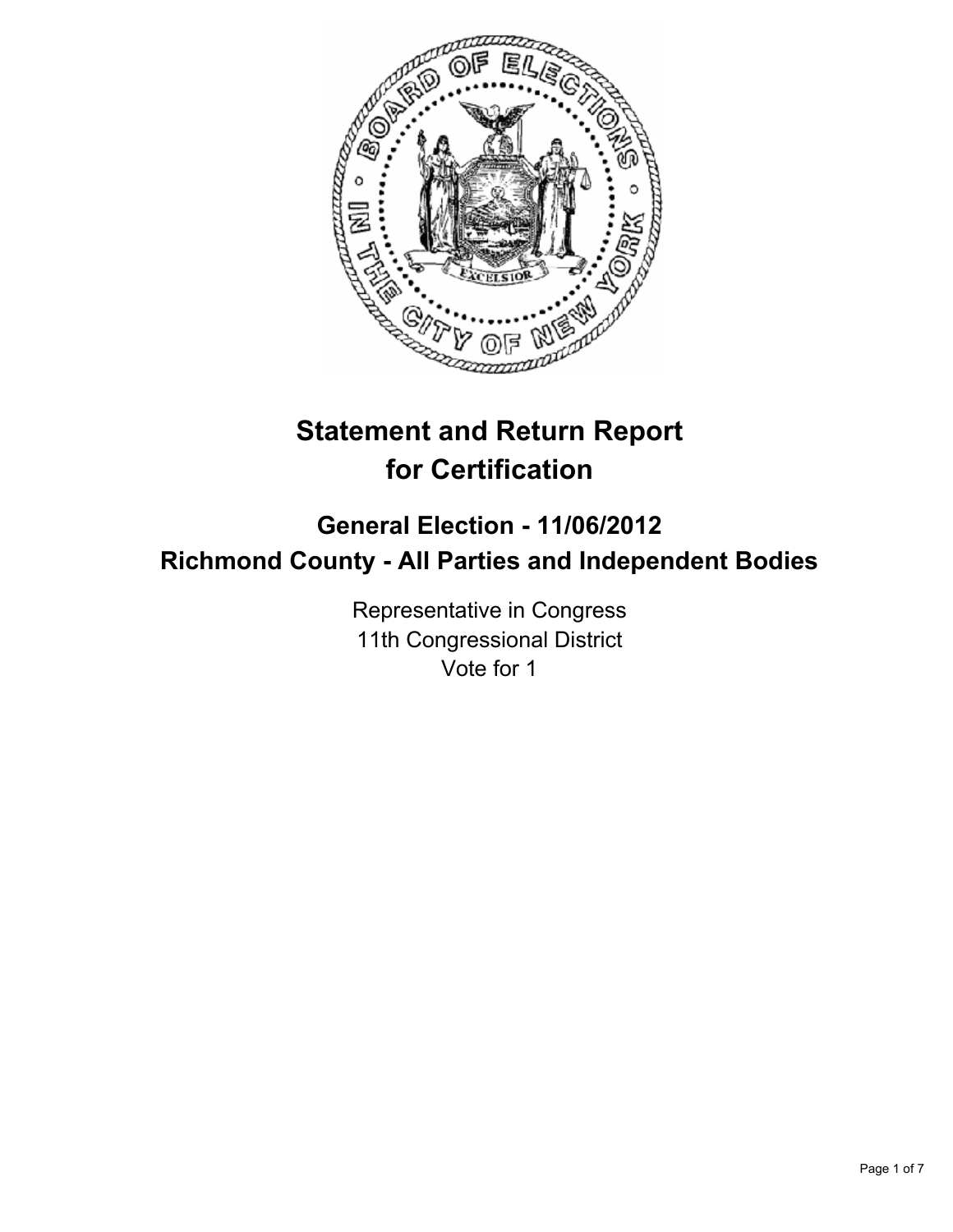

| <b>PUBLIC COUNTER</b>                                    | 34,001         |
|----------------------------------------------------------|----------------|
| <b>EMERGENCY</b>                                         | 1              |
| ABSENTEE/MILITARY                                        | 1,780          |
| <b>FEDERAL</b>                                           | 172            |
| <b>SPECIAL PRESIDENTIAL</b>                              | 3              |
| <b>AFFIDAVIT</b>                                         | 3,453          |
| <b>Total Ballots</b>                                     | 39,410         |
| Less - Inapplicable Federal/Special Presidential Ballots | (3)            |
| <b>Total Applicable Ballots</b>                          | 39,407         |
| MARK S. MURPHY (DEMOCRATIC)                              | 24,444         |
| MICHAEL G. GRIMM (REPUBLICAN)                            | 9,434          |
| MICHAEL G. GRIMM (CONSERVATIVE)                          | 1,522          |
| MARK S. MURPHY (WORKING FAMILIES)                        | 1,151          |
| HENRY J. BARDEL (GREEN)                                  | 391            |
| ANDREA GONZALEZ (WRITE-IN)                               | 1              |
| CHARLES BARRON (WRITE-IN)                                | 1              |
| JANINE MATERNA (WRITE-IN)                                | 1              |
| KAREN EASON (WRITE-IN)                                   | 1              |
| MAX WADE (WRITE-IN)                                      | 1              |
| MEG VENTRUDO (WRITE-IN)                                  | $\overline{2}$ |
| MELISSA TIERNEY (WRITE-IN)                               | $\mathbf{1}$   |
| MICHAEL MCMAHON (WRITE-IN)                               | 3              |
| PAUL CASALI (WRITE-IN)                                   | 1              |
| ROBERT OBERMEYER (WRITE-IN)                              | 1              |
| TAYLOR COPP (WRITE-IN)                                   | 1              |
| UNATTRIBUTABLE WRITE-IN (WRITE-IN)                       | 5              |
| <b>Total Votes</b>                                       | 36,961         |
| Unrecorded                                               | 2,446          |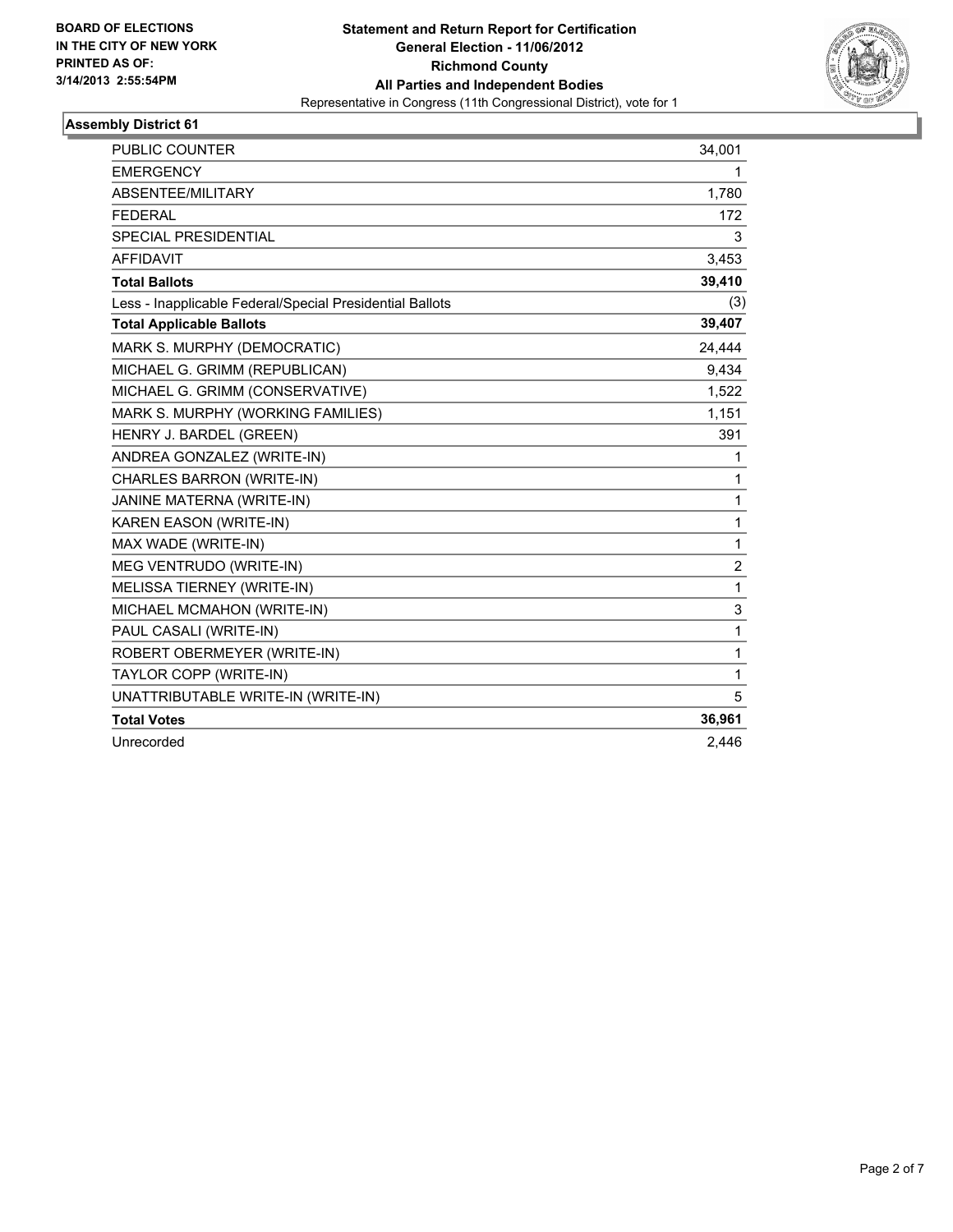

| <b>PUBLIC COUNTER</b>                                    | 40,722                  |
|----------------------------------------------------------|-------------------------|
| <b>EMERGENCY</b>                                         | 1                       |
| ABSENTEE/MILITARY                                        | 1,716                   |
| <b>FEDERAL</b>                                           | 107                     |
| <b>SPECIAL PRESIDENTIAL</b>                              | 0                       |
| AFFIDAVIT                                                | 2,536                   |
| <b>Total Ballots</b>                                     | 45,082                  |
| Less - Inapplicable Federal/Special Presidential Ballots | 0                       |
| <b>Total Applicable Ballots</b>                          | 45,082                  |
| MARK S. MURPHY (DEMOCRATIC)                              | 11,052                  |
| MICHAEL G. GRIMM (REPUBLICAN)                            | 27,629                  |
| MICHAEL G. GRIMM (CONSERVATIVE)                          | 3,365                   |
| MARK S. MURPHY (WORKING FAMILIES)                        | 765                     |
| HENRY J. BARDEL (GREEN)                                  | 311                     |
| ARIEL ABIAMONTZ (WRITE-IN)                               | 1                       |
| DAISY FERNANDEZ (WRITE-IN)                               | $\mathbf{1}$            |
| FRANK MORANO (WRITE-IN)                                  | $\overline{\mathbf{c}}$ |
| JOE TORRE (WRITE-IN)                                     | 1                       |
| JULIANA PARCEL (WRITE-IN)                                | 1                       |
| KENNETH BONAMO (WRITE-IN)                                | $\mathbf{1}$            |
| LINDA MASON (WRITE-IN)                                   | $\mathbf{1}$            |
| LISA GREY (WRITE-IN)                                     | 6                       |
| LOUIS ADIMANDO (WRITE-IN)                                | 1                       |
| MATTHEW MIAETTA (WRITE-IN)                               | 1                       |
| MICHAEL MCMAHON (WRITE-IN)                               | $\mathbf{1}$            |
| RICHARD J MURPHY (WRITE-IN)                              | 1                       |
| ROBERT DAVIS (WRITE-IN)                                  | $\mathbf{1}$            |
| ROBERT ZAHN JR (WRITE-IN)                                | $\overline{c}$          |
| STEPHEN BROCKER (WRITE-IN)                               | 1                       |
| TIM FISHMAN (WRITE-IN)                                   | 1                       |
| UNATTRIBUTABLE WRITE-IN (WRITE-IN)                       | 7                       |
| WALT DISNEY (WRITE-IN)                                   | 1                       |
| <b>Total Votes</b>                                       | 43,153                  |
| Unrecorded                                               | 1,929                   |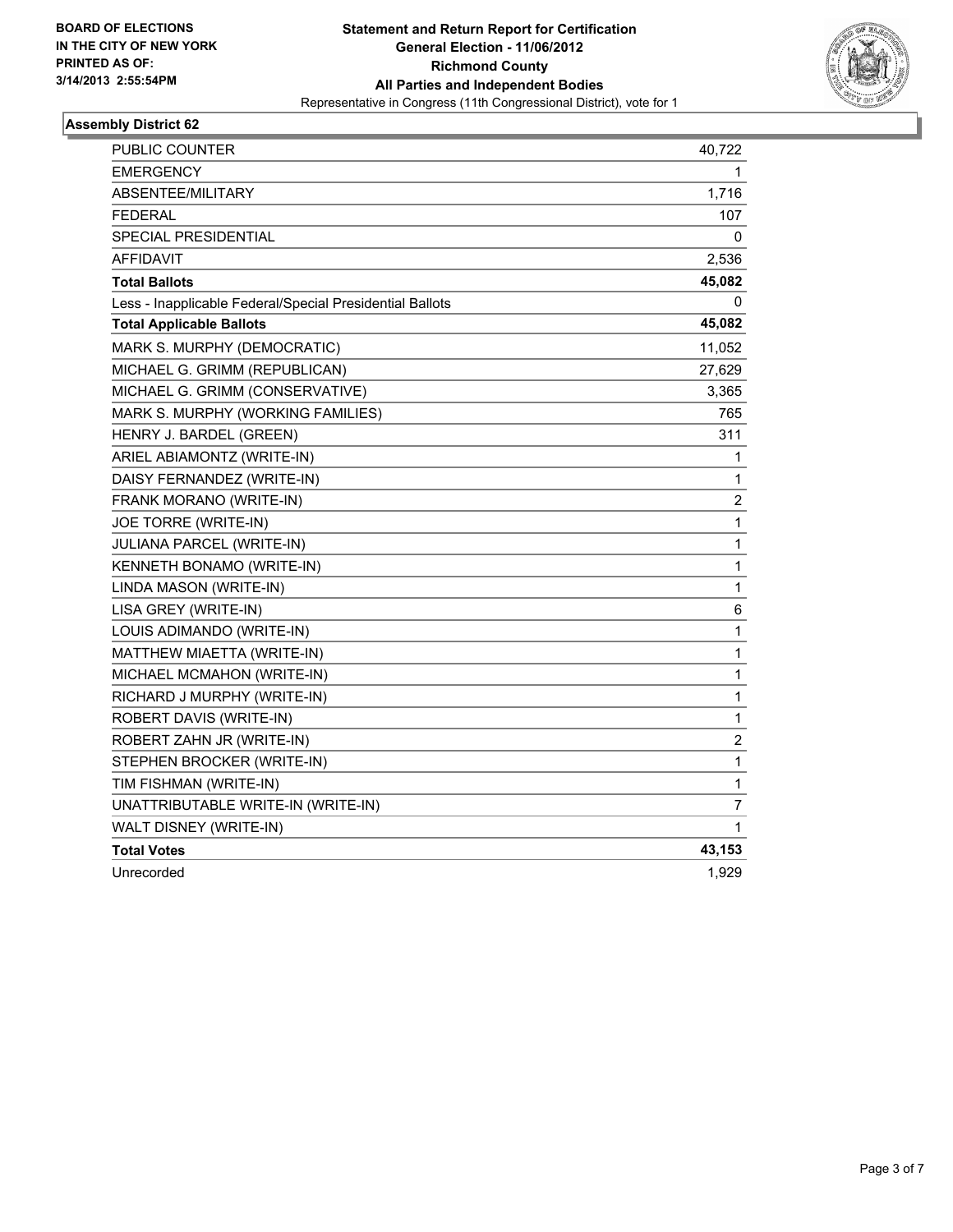

| <b>PUBLIC COUNTER</b>                                    | 36,741 |
|----------------------------------------------------------|--------|
| <b>EMERGENCY</b>                                         | 3      |
| ABSENTEE/MILITARY                                        | 1,901  |
| <b>FEDERAL</b>                                           | 267    |
| SPECIAL PRESIDENTIAL                                     | 1      |
| <b>AFFIDAVIT</b>                                         | 2,704  |
| <b>Total Ballots</b>                                     | 41,617 |
| Less - Inapplicable Federal/Special Presidential Ballots | (1)    |
| <b>Total Applicable Ballots</b>                          | 41,616 |
| MARK S. MURPHY (DEMOCRATIC)                              | 17,488 |
| MICHAEL G. GRIMM (REPUBLICAN)                            | 18,363 |
| MICHAEL G. GRIMM (CONSERVATIVE)                          | 2,298  |
| MARK S. MURPHY (WORKING FAMILIES)                        | 841    |
| HENRY J. BARDEL (GREEN)                                  | 306    |
| ANDREW LISS (WRITE-IN)                                   | 1      |
| CHELSY SULLENBIRGEN (WRITE-IN)                           | 1      |
| <b>GEOFF CELLIS (WRITE-IN)</b>                           | 1      |
| JAMES ODDO (WRITE-IN)                                    | 1      |
| LOUIS DEMONTEY (WRITE-IN)                                | 1      |
| LOUIS DEMONTREUOS (WRITE-IN)                             | 1      |
| MEG VENTRUDO (WRITE-IN)                                  | 8      |
| NICHOLAS M. BILOTTI (WRITE-IN)                           | 1      |
| ROBERT ZAHN JR (WRITE-IN)                                | 1      |
| UNATTRIBUTABLE WRITE-IN (WRITE-IN)                       | 9      |
| <b>Total Votes</b>                                       | 39,321 |
| Unrecorded                                               | 2,295  |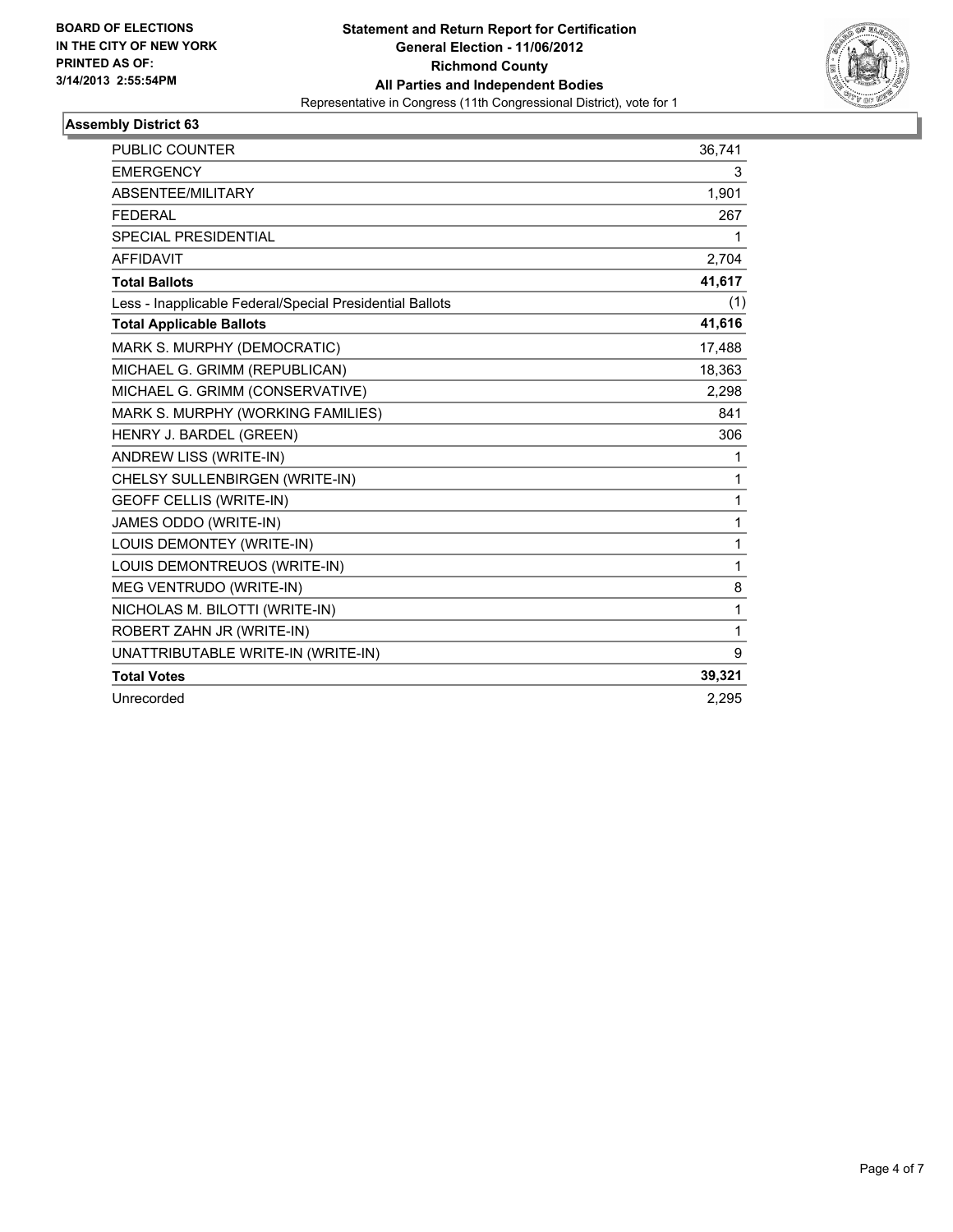

| PUBLIC COUNTER                                           | 24,617         |
|----------------------------------------------------------|----------------|
| <b>EMERGENCY</b>                                         | 0              |
| ABSENTEE/MILITARY                                        | 1,373          |
| <b>FEDERAL</b>                                           | 105            |
| SPECIAL PRESIDENTIAL                                     | 0              |
| <b>AFFIDAVIT</b>                                         | 2,795          |
| <b>Total Ballots</b>                                     | 28,890         |
| Less - Inapplicable Federal/Special Presidential Ballots | 0              |
| <b>Total Applicable Ballots</b>                          | 28,890         |
| MARK S. MURPHY (DEMOCRATIC)                              | 9,462          |
| MICHAEL G. GRIMM (REPUBLICAN)                            | 14,729         |
| MICHAEL G. GRIMM (CONSERVATIVE)                          | 2,076          |
| MARK S. MURPHY (WORKING FAMILIES)                        | 643            |
| HENRY J. BARDEL (GREEN)                                  | 230            |
| ANNETTE BATTISTA (WRITE-IN)                              | 1              |
| DANIEL R YOUNG (WRITE-IN)                                | 1              |
| HOWARD STERN (WRITE-IN)                                  | 1              |
| JAMES A HAYNES IV (WRITE-IN)                             | 1              |
| JAMES MARTIN (WRITE-IN)                                  | 1              |
| JENNIFER MARCIANO (WRITE-IN)                             | 1              |
| LISA GREY (WRITE-IN)                                     | 1              |
| MARIETTA CANNING (WRITE-IN)                              | 1              |
| MEG VENTRUDO (WRITE-IN)                                  | 1              |
| MICHAEL COSTA (WRITE-IN)                                 | 1              |
| OLUROTIMI SOLOMON OYEKAN (WRITE-IN)                      | $\overline{2}$ |
| PARIS HILTON (WRITE-IN)                                  | 1              |
| ROBERT ZAHN JR (WRITE-IN)                                | 5              |
| STEVE MCQUEEN (WRITE-IN)                                 | $\mathbf{1}$   |
| UNATTRIBUTABLE WRITE-IN (WRITE-IN)                       | 8              |
| <b>Total Votes</b>                                       | 27,167         |
| Unrecorded                                               | 1,723          |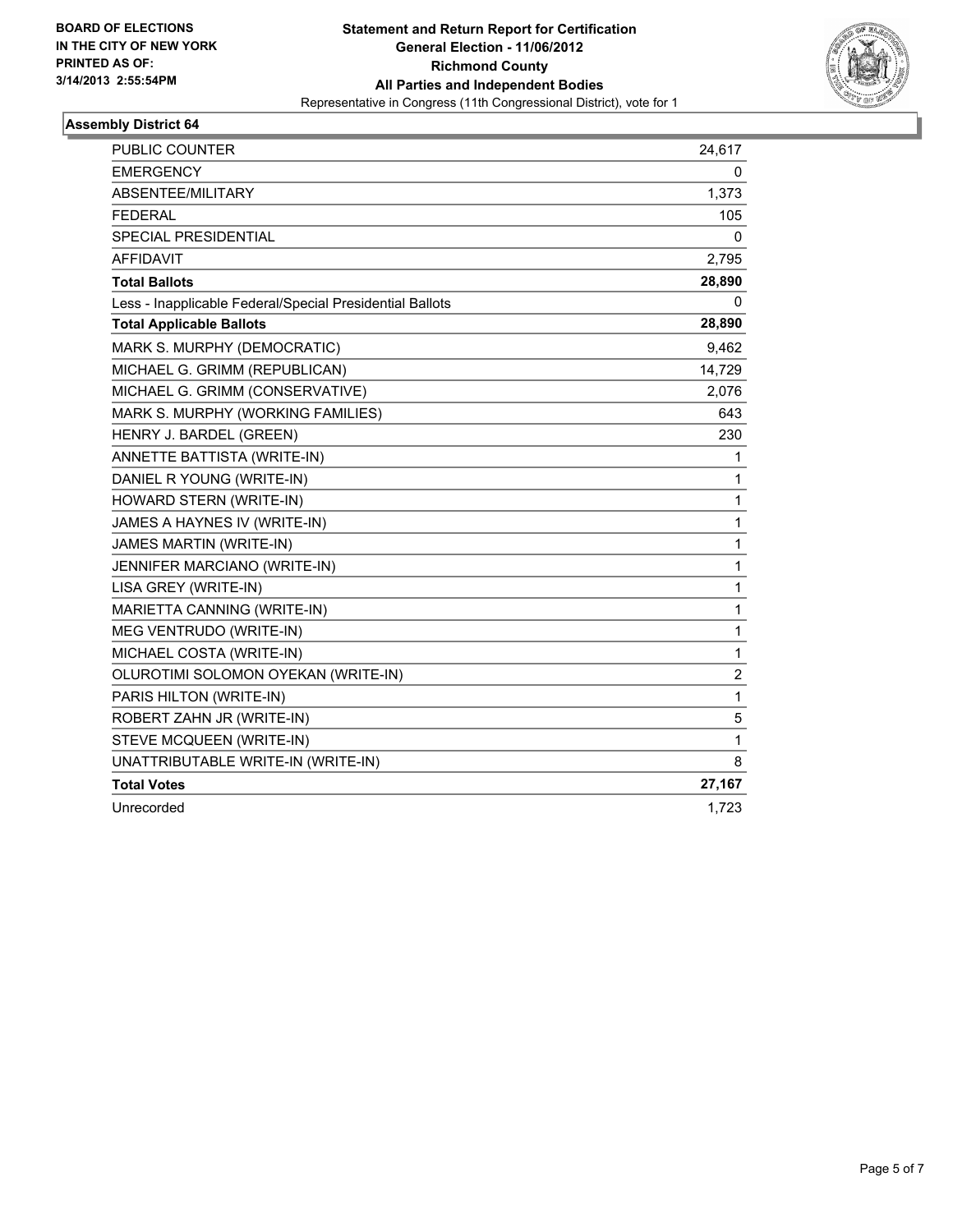

#### **Total for Representative in Congress (11th Congressional District) - Richmond County**

| PUBLIC COUNTER                                           | 136,081        |
|----------------------------------------------------------|----------------|
| EMERGENCY                                                | 5              |
| ABSENTEE/MILITARY                                        | 6,770          |
| <b>FEDERAL</b>                                           | 651            |
| SPECIAL PRESIDENTIAL                                     | 4              |
| <b>AFFIDAVIT</b>                                         | 11,488         |
| <b>Total Ballots</b>                                     | 154,999        |
| Less - Inapplicable Federal/Special Presidential Ballots | (4)            |
| <b>Total Applicable Ballots</b>                          | 154,995        |
| MARK S. MURPHY (DEMOCRATIC)                              | 62,446         |
| MICHAEL G. GRIMM (REPUBLICAN)                            | 70,155         |
| MICHAEL G. GRIMM (CONSERVATIVE)                          | 9,261          |
| MARK S. MURPHY (WORKING FAMILIES)                        | 3,400          |
| HENRY J. BARDEL (GREEN)                                  | 1,238          |
| ANDREA GONZALEZ (WRITE-IN)                               | 1              |
| ANDREW LISS (WRITE-IN)                                   | 1              |
| ANNETTE BATTISTA (WRITE-IN)                              | 1              |
| ARIEL ABIAMONTZ (WRITE-IN)                               | 1              |
| CHARLES BARRON (WRITE-IN)                                | $\mathbf{1}$   |
| CHELSY SULLENBIRGEN (WRITE-IN)                           | 1              |
| DAISY FERNANDEZ (WRITE-IN)                               | 1              |
| DANIEL R YOUNG (WRITE-IN)                                | 1              |
| FRANK MORANO (WRITE-IN)                                  | $\overline{2}$ |
| <b>GEOFF CELLIS (WRITE-IN)</b>                           | 1              |
| HOWARD STERN (WRITE-IN)                                  | $\mathbf{1}$   |
| JAMES A HAYNES IV (WRITE-IN)                             | 1              |
| JAMES MARTIN (WRITE-IN)                                  | 1              |
| JAMES ODDO (WRITE-IN)                                    | 1              |
| JANINE MATERNA (WRITE-IN)                                | 1              |
| JENNIFER MARCIANO (WRITE-IN)                             | 1              |
| JOE TORRE (WRITE-IN)                                     | 1              |
| JULIANA PARCEL (WRITE-IN)                                | 1              |
| KAREN EASON (WRITE-IN)                                   | 1              |
| KENNETH BONAMO (WRITE-IN)                                | 1              |
| LINDA MASON (WRITE-IN)                                   | 1              |
| LISA GREY (WRITE-IN)                                     | 7              |
| LOUIS ADIMANDO (WRITE-IN)                                | 1              |
| LOUIS DEMONTEY (WRITE-IN)                                | 1              |
| LOUIS DEMONTREUOS (WRITE-IN)                             | 1              |
| MARIETTA CANNING (WRITE-IN)                              | 1              |
| MATTHEW MIAETTA (WRITE-IN)                               | 1              |
| MAX WADE (WRITE-IN)                                      | 1              |
| MEG VENTRUDO (WRITE-IN)                                  | 11             |
| MELISSA TIERNEY (WRITE-IN)                               | 1              |
| MICHAEL COSTA (WRITE-IN)                                 | 1              |
| MICHAEL MCMAHON (WRITE-IN)                               | 4              |